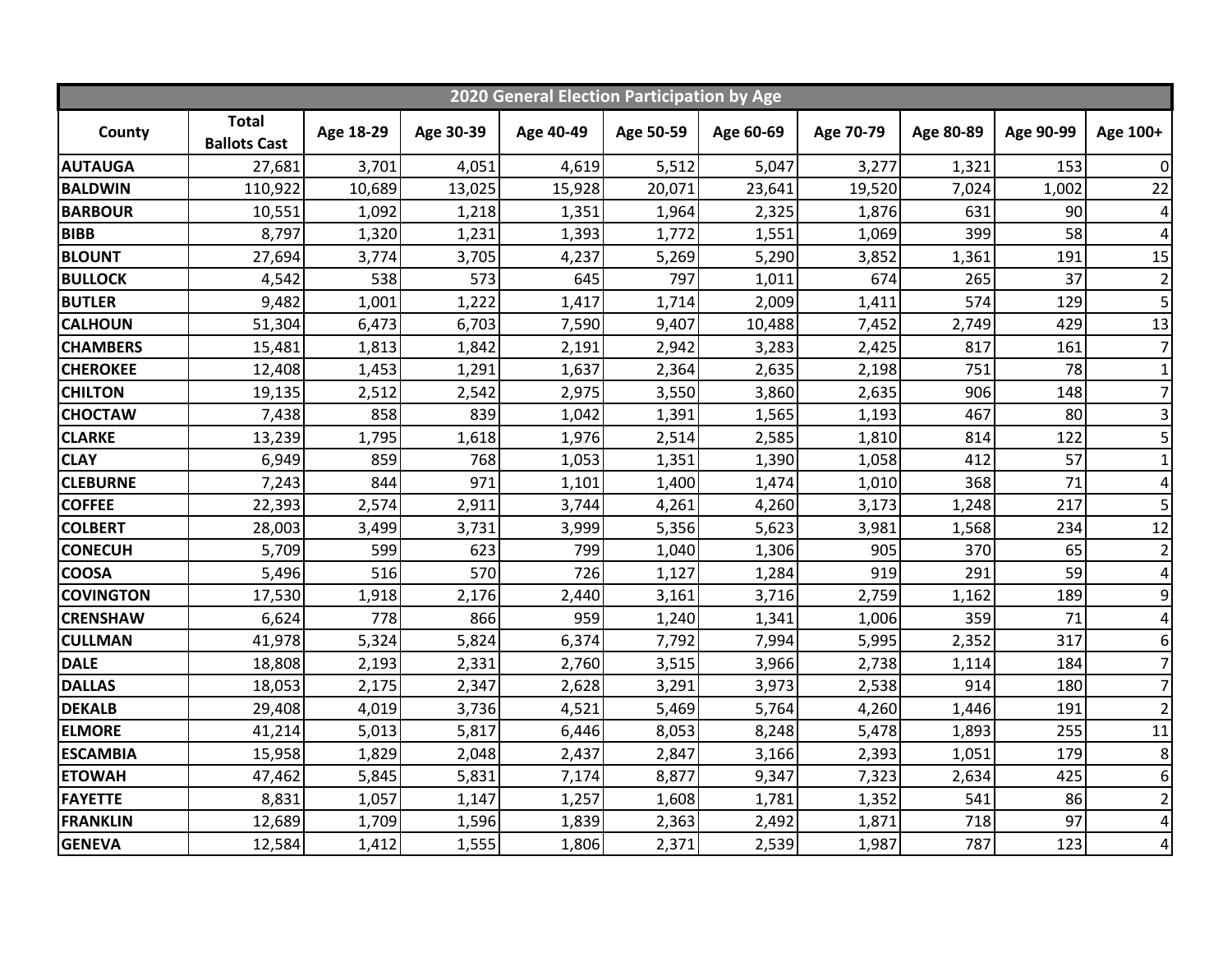| <b>GREENE</b>     | 4,794   | 538    | 626    | 668    | 860    | 1,097  | 677    | 262    | 64    | $\overline{2}$          |
|-------------------|---------|--------|--------|--------|--------|--------|--------|--------|-------|-------------------------|
| <b>HALE</b>       | 7,998   | 995    | 1,066  | 1,229  | 1,473  | 1,678  | 1,082  | 398    | 75    | $\overline{2}$          |
| <b>HENRY</b>      | 9,385   | 970    | 1,083  | 1,475  | 1,731  | 1,887  | 1,634  | 499    | 104   | $\overline{2}$          |
| <b>HOUSTON</b>    | 46,620  | 5,199  | 6,227  | 7,207  | 8,659  | 9,306  | 6,825  | 2,698  | 485   | 14                      |
| <b>JACKSON</b>    | 23,805  | 2,907  | 2,844  | 3,745  | 4,363  | 4,834  | 3,628  | 1,300  | 179   | 5                       |
| <b>JEFFERSON</b>  | 328,288 | 48,696 | 53,356 | 52,340 | 56,472 | 59,881 | 39,318 | 14,747 | 3,368 | 110                     |
| <b>LAMAR</b>      | 7,245   | 859    | 840    | 1,063  | 1,315  | 1,466  | 1,163  | 470    | 66    | $\mathsf 3$             |
| <b>LAUDERDALE</b> | 44,522  | 6,179  | 5,811  | 6,082  | 7,969  | 8,788  | 6,706  | 2,582  | 397   | 8                       |
| <b>LAWRENCE</b>   | 16,053  | 1,967  | 2,091  | 2,356  | 3,391  | 3,103  | 2,274  | 760    | 108   | 3                       |
| <b>LEE</b>        | 71,382  | 13,580 | 11,237 | 11,645 | 12,490 | 11,458 | 7,874  | 2,642  | 429   | 27                      |
| <b>LIMESTONE</b>  | 49,401  | 6,703  | 7,158  | 8,393  | 9,971  | 8,935  | 5,916  | 2,063  | 260   | $\overline{2}$          |
| <b>LOWNDES</b>    | 6,759   | 851    | 926    | 1,017  | 1,295  | 1,416  | 851    | 346    | 51    | 6                       |
| <b>MACON</b>      | 8,776   | 1,164  | 1,053  | 1,119  | 1,545  | 1,903  | 1,372  | 506    | 108   | 6                       |
| <b>MADISON</b>    | 195,459 | 29,722 | 30,727 | 29,470 | 37,758 | 35,985 | 21,106 | 9,137  | 1,507 | 47                      |
| <b>MARENGO</b>    | 10,920  | 1,355  | 1,384  | 1,619  | 2,101  | 2,216  | 1,540  | 600    | 102   | $\overline{\mathbf{3}}$ |
| <b>MARION</b>     | 13,883  | 1,692  | 1,704  | 1,968  | 2,687  | 2,655  | 2,112  | 935    | 126   | $\overline{\mathbf{r}}$ |
| <b>MARSHALL</b>   | 39,861  | 5,011  | 5,181  | 5,663  | 7,527  | 8,010  | 5,902  | 2,260  | 302   | 5                       |
| <b>MOBILE</b>     | 184,949 | 24,759 | 26,628 | 28,595 | 33,124 | 36,116 | 24,874 | 9,221  | 1,576 | 56                      |
| <b>MONROE</b>     | 10,693  | 1,356  | 1,203  | 1,554  | 1,999  | 2,304  | 1,558  | 599    | 114   | 6                       |
| <b>MONTGOMERY</b> | 94,347  | 13,554 | 14,226 | 15,248 | 16,946 | 17,392 | 11,547 | 4,493  | 911   | 30                      |
| <b>MORGAN</b>     | 54,060  | 6,577  | 6,905  | 7,973  | 10,549 | 10,872 | 7,733  | 2,994  | 445   | 12                      |
| <b>PERRY</b>      | 5,199   | 663    | 628    | 815    | 920    | 1,068  | 706    | 325    | 70    | 4                       |
| <b>PICKENS</b>    | 9,731   | 1,197  | 1,241  | 1,417  | 1,823  | 2,012  | 1,334  | 602    | 100   | 5                       |
| <b>PIKE</b>       | 12,778  | 2,272  | 1,782  | 1,816  | 2,177  | 2,199  | 1,710  | 703    | 112   | $\overline{7}$          |
| <b>RANDOLPH</b>   | 10,912  | 1,261  | 1,202  | 1,490  | 2,163  | 2,330  | 1,759  | 616    | 88    | 3                       |
| <b>RUSSELL</b>    | 21,375  | 2,422  | 3,010  | 3,378  | 4,262  | 4,420  | 2,665  | 1,035  | 178   | 5                       |
| <b>SHELBY</b>     | 114,812 | 16,623 | 16,639 | 20,101 | 22,272 | 20,124 | 13,776 | 4,532  | 727   | 18                      |
| <b>ST_CLAIR</b>   | 44,574  | 5,529  | 6,716  | 7,283  | 8,383  | 8,565  | 5,749  | 2,060  | 281   | $\bf 8$                 |
| <b>SUMTER</b>     | 6,332   | 797    | 761    | 850    | 1,161  | 1,482  | 850    | 344    | 85    | $\overline{2}$          |
| <b>TALLADEGA</b>  | 35,750  | 4,187  | 4,583  | 5,257  | 7,015  | 7,489  | 5,113  | 1,822  | 278   | 6                       |
| <b>TALLAPOOSA</b> | 21,120  | 2,343  | 2,325  | 2,767  | 3,998  | 4,611  | 3,564  | 1,311  | 198   | 3                       |
| <b>TUSCALOOSA</b> | 90,189  | 15,576 | 14,130 | 14,739 | 15,312 | 15,681 | 10,384 | 3,666  | 676   | 25                      |
| <b>WALKER</b>     | 31,254  | 3,912  | 3,992  | 4,476  | 5,865  | 6,237  | 4,693  | 1,802  | 266   | 11                      |
| <b>WASHINGTON</b> | 8,918   | 1,129  | 1,122  | 1,234  | 1,732  | 1,804  | 1,309  | 510    | 75    | $\mathbf{3}$            |